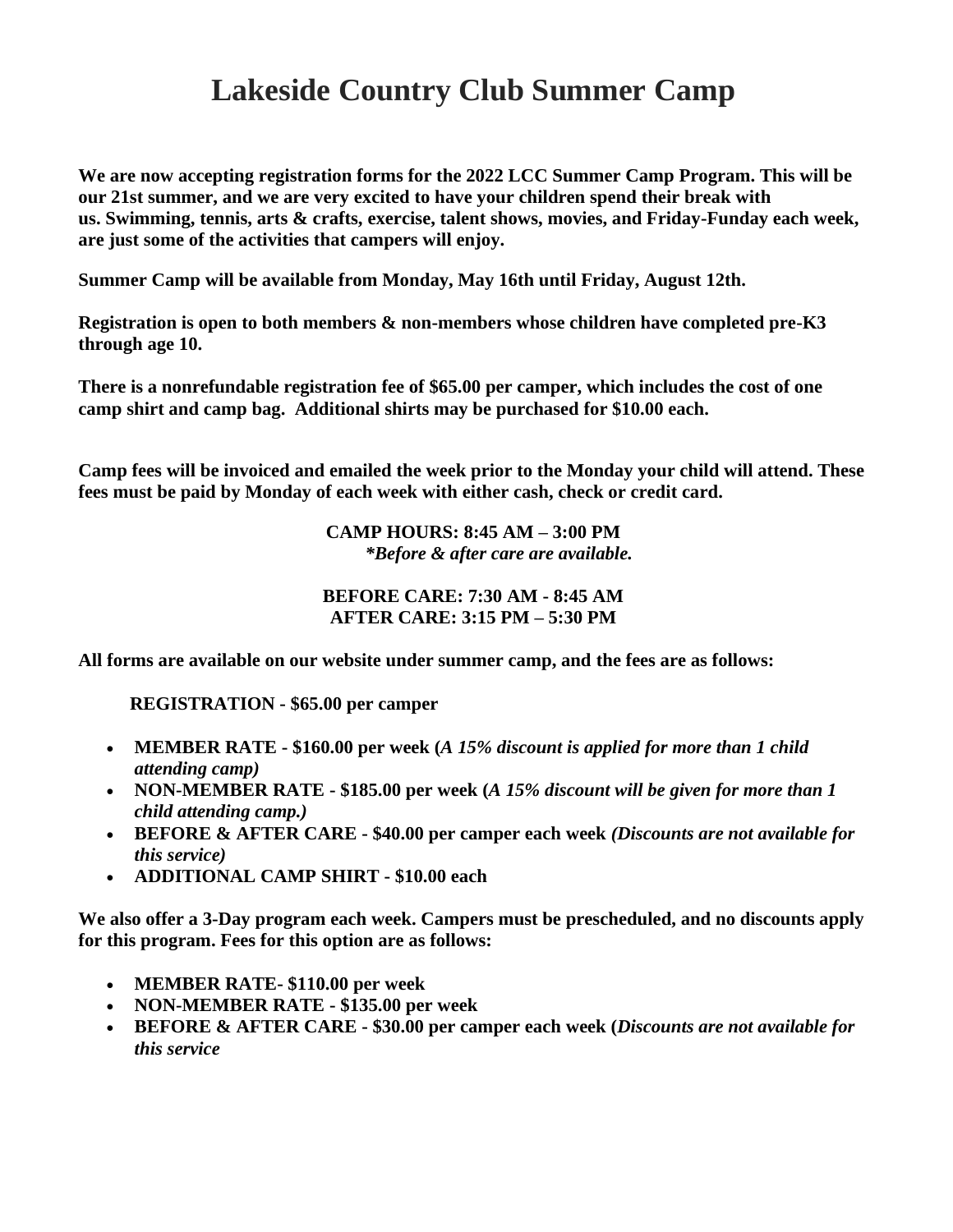## **Important Summer Camp Information**

- Daily activities include swimming and group games. Weekly activities will include group games, P.E., art, tennis and music.
- All new campers may purchase a camp bag on the first day; the cost of each bag is \$15.00, if you already have a LCC Camp bag from a previous year you will not be required to purchase a new bag. Campers must bring all of their belongings in this bag every day. Please enclose a large plastic bag for their wet clothes.
- Due to time constraints, we are unable to apply sunscreen to every camper more than once a day. Sunscreen must be applied before your child reports to camp, as we will have outdoor activities early in the day. We will re-apply sunscreen throughout the day if it is needed. If your child requires special sunscreen, please send in marked plastic bag.
- Girl campers are encouraged to wear one-piece bathing suits. This will eliminate the problems we have had in the past with bikinis. We also encourage all campers to wear swim shirts.
- **Campers MUST have tennis shoes every day!!! Campers will not be able to participate in some of the planned activities without tennis shoes.**
- Campers that will not be swimming are asked to bring a book, but will also be allowed to play games (board games, card games – not video games) and color outside during this time.
- Parents wishing to set up private swim or tennis lessons during camp time should notify the office.
- **All camp fees are due Monday morning!!!!! If you chose to be invoiced for weeks you will be attending, please note that on your registration form. Camp invoices will be sent out during the week prior to attendance and must be paid by Monday.**
- Campers are allowed to bring their lunch or they may purchase lunch from the concession stand. The average cost of lunch is \$4.00 although older children may spend a bit more; please discuss the cost with your child before they come to camp. We will have a lunch menu available so that you can discuss choices for lunch with your child. We will also allow the children to buy 1 snack after lunch. **Campers are not allowed to buy soft drinks during camp hours.**
- LCC has a new computerized system in the concession stand. In order for your child to purchase lunch or a snack from the concession stand, you must deposit a minimum of \$50.00 into an account. All accounts MUST be prepaid and maintain a credit in order for your child to order lunch or a snack. The system WILL NOT allow an order if the account has insufficient funds.
- Please mark all of your children's belongings. Doing so curtails any mix-ups or unclaimed items.
- No camper is allowed to bring small toys to camp. These toys will be taken away and returned to the parents at the end of the day.
- **Campers are not allowed to bring their DS, iPad, Cell Phones, Switch or other such games to camp.**